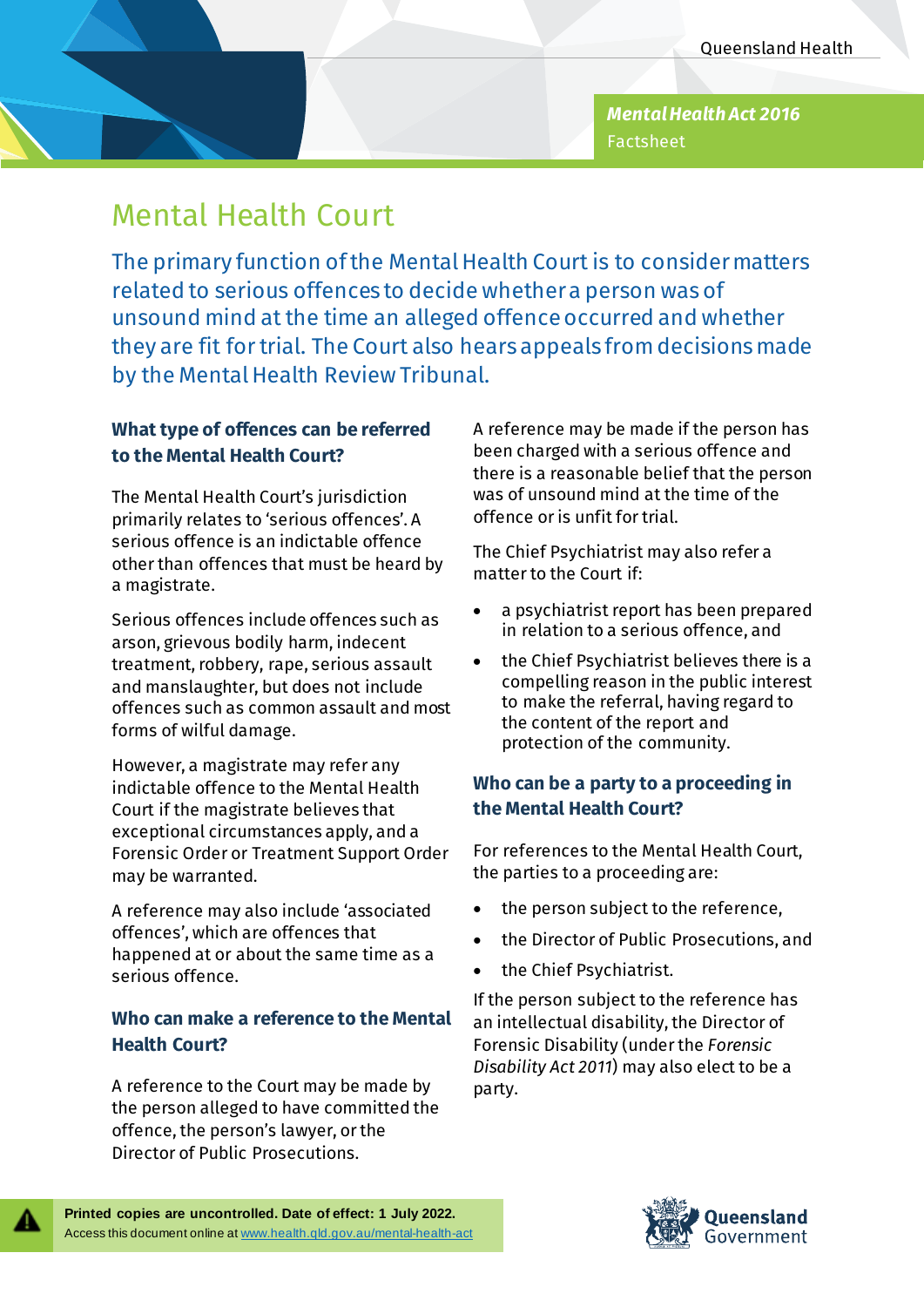## **Who makes decisions in the Mental Health Court?**

The Court is constituted by a Supreme Court Judge assisted by one or two assisting clinicians.

If the matter being heard relates to a person with an intellectual disability, the Court may be assisted by a person with expertise in the care of people with an intellectual disability.

#### **What types of decisions can the Mental Health Court make?**

The Court may decide whether a person:

- was of unsound of mind when the alleged offence occurred, or
- is unfit for trial and, if so, whether the unfitness is permanent or temporary.

In relation to a charge of murder, the Court may decide whether the person was of diminished responsibility. A person found of diminished responsibility may have the charge downgraded.

#### **What types of orders can the Mental Health Court make?**

If the Court finds a person was of unsound mind or is permanently unfit for trial, the Court may make a Forensic Order, Treatment Support Order or no order.

Greater oversight and review is required for people on a Forensic Order than a Treatment Support Order.

If the Court finds a person is temporarily unfit for trial, the Court must make a Forensic Order or Treatment Support Order. The matter of the person's fitness for trial is then referred to the Mental Health Review Tribunal for review over time.

See Factsheets: *Forensic Orders and Treatment Support Orders* and *Mental Health Review Tribunal*

## **Decisions regarding Forensic Orders**

If the Court makes a Forensic Order for an offence that is a 'prescribed offence', the court may set a non-revocation period on the order of up to 10 years. Prescribed offences are murder (and attempted murder), manslaughter, grievous bodily harm, rape and attempted rape.

In making a Forensic Order, the Court must consider the person's treatment needs and community safety. The Court may make recommendations regarding intervention programs relevant to the person's treatment and care such as substance use programs.

#### **Other decisions**

If the Court decides to make a Forensic Order or Treatment Support Order, the court must also decide the category of the order – inpatient or community.

If the Court decides that the category of the order is inpatient, the court may approve limited community treatment for the patient. Limited community treatment allows a person to leave an inpatient unit for periods of up to seven days.

The Court may also impose any conditions it considers appropriate, including a condition that the person not contact a stated person such as a victim of the alleged offence.